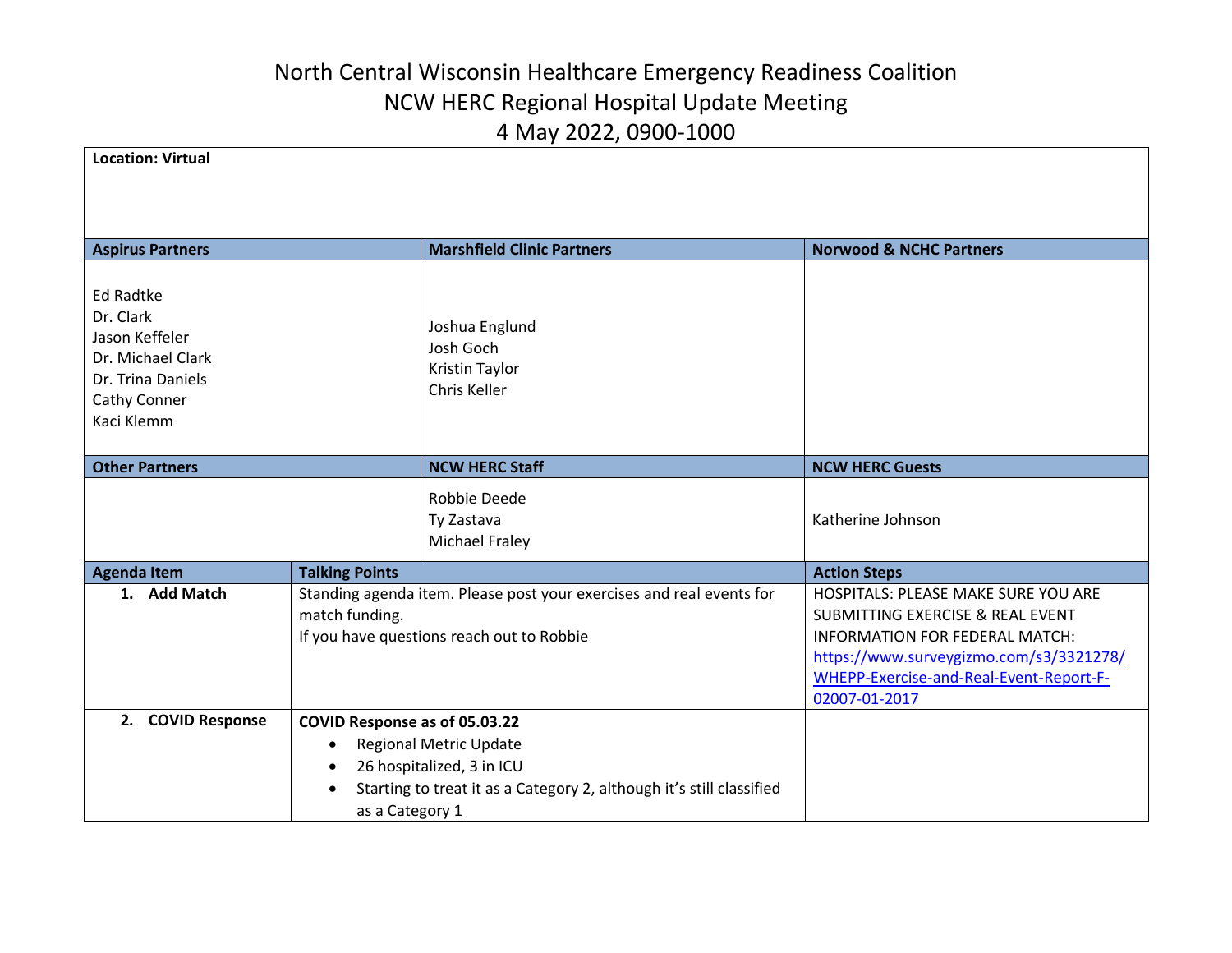| for open comment and review after their approval<br><b>NCW HERC Big</b><br><b>MRSE Exercise</b><br>3.<br><b>Updates</b><br>Review Prep on May 11 from 1:00 - 3:00<br>Decision-making leadership is requested to be at this<br>$\circ$<br>debriefing per ASPR deliverable - need at least one per<br>facility/system<br>Synthesizing exercise data into an Excel document for ASPR<br>deliverable<br>Working on AAR through eICS<br>Response Plan: Mass Fatality/ Infectious Disease/ COOP Plan<br>Finalizing the updated response plan - will now include mass<br>$\bullet$<br>fatality, infectious disease, and COOP<br><b>Caucus Representation</b><br>Looking for 22-23 representation<br>Hospitals - Ed Radtke and Josh Englund currently representing<br>Ed is willing to commit to another term<br>$\circ$<br>Josh will finish his last year term<br>$\circ$<br>Clinics<br>Kris Bell with Aspirus and Daniel Wall with Marshfield<br>$\circ$<br>Clinic are currently serving<br>Kris is on a one-year term<br>$\circ$<br>Daniel has to concede as he's taking on a new role<br>$\circ$<br>Robbie will outreach to Josh Goch from Marshfield and<br>$\circ$<br>Ed will look into someone from Aspirus<br>4. Hazmat First<br>Update<br><b>Receiver &amp; ABLS</b> |       | Transitioning to more of a flu type response; waiting for<br>$\bullet$<br>further guidance<br>Health Alert #35 - WI has ample resources to support people<br>$\bullet$<br>who may have poor outcomes from COVID<br>21-22 Surge AAR Development<br>Draft has been sent to board, and will be sent to all partners |  |
|-----------------------------------------------------------------------------------------------------------------------------------------------------------------------------------------------------------------------------------------------------------------------------------------------------------------------------------------------------------------------------------------------------------------------------------------------------------------------------------------------------------------------------------------------------------------------------------------------------------------------------------------------------------------------------------------------------------------------------------------------------------------------------------------------------------------------------------------------------------------------------------------------------------------------------------------------------------------------------------------------------------------------------------------------------------------------------------------------------------------------------------------------------------------------------------------------------------------------------------------------------------------------|-------|------------------------------------------------------------------------------------------------------------------------------------------------------------------------------------------------------------------------------------------------------------------------------------------------------------------|--|
|                                                                                                                                                                                                                                                                                                                                                                                                                                                                                                                                                                                                                                                                                                                                                                                                                                                                                                                                                                                                                                                                                                                                                                                                                                                                       |       |                                                                                                                                                                                                                                                                                                                  |  |
|                                                                                                                                                                                                                                                                                                                                                                                                                                                                                                                                                                                                                                                                                                                                                                                                                                                                                                                                                                                                                                                                                                                                                                                                                                                                       |       |                                                                                                                                                                                                                                                                                                                  |  |
|                                                                                                                                                                                                                                                                                                                                                                                                                                                                                                                                                                                                                                                                                                                                                                                                                                                                                                                                                                                                                                                                                                                                                                                                                                                                       |       |                                                                                                                                                                                                                                                                                                                  |  |
|                                                                                                                                                                                                                                                                                                                                                                                                                                                                                                                                                                                                                                                                                                                                                                                                                                                                                                                                                                                                                                                                                                                                                                                                                                                                       |       |                                                                                                                                                                                                                                                                                                                  |  |
|                                                                                                                                                                                                                                                                                                                                                                                                                                                                                                                                                                                                                                                                                                                                                                                                                                                                                                                                                                                                                                                                                                                                                                                                                                                                       |       |                                                                                                                                                                                                                                                                                                                  |  |
|                                                                                                                                                                                                                                                                                                                                                                                                                                                                                                                                                                                                                                                                                                                                                                                                                                                                                                                                                                                                                                                                                                                                                                                                                                                                       |       |                                                                                                                                                                                                                                                                                                                  |  |
|                                                                                                                                                                                                                                                                                                                                                                                                                                                                                                                                                                                                                                                                                                                                                                                                                                                                                                                                                                                                                                                                                                                                                                                                                                                                       |       |                                                                                                                                                                                                                                                                                                                  |  |
|                                                                                                                                                                                                                                                                                                                                                                                                                                                                                                                                                                                                                                                                                                                                                                                                                                                                                                                                                                                                                                                                                                                                                                                                                                                                       |       |                                                                                                                                                                                                                                                                                                                  |  |
|                                                                                                                                                                                                                                                                                                                                                                                                                                                                                                                                                                                                                                                                                                                                                                                                                                                                                                                                                                                                                                                                                                                                                                                                                                                                       |       |                                                                                                                                                                                                                                                                                                                  |  |
|                                                                                                                                                                                                                                                                                                                                                                                                                                                                                                                                                                                                                                                                                                                                                                                                                                                                                                                                                                                                                                                                                                                                                                                                                                                                       |       |                                                                                                                                                                                                                                                                                                                  |  |
|                                                                                                                                                                                                                                                                                                                                                                                                                                                                                                                                                                                                                                                                                                                                                                                                                                                                                                                                                                                                                                                                                                                                                                                                                                                                       |       |                                                                                                                                                                                                                                                                                                                  |  |
|                                                                                                                                                                                                                                                                                                                                                                                                                                                                                                                                                                                                                                                                                                                                                                                                                                                                                                                                                                                                                                                                                                                                                                                                                                                                       |       |                                                                                                                                                                                                                                                                                                                  |  |
|                                                                                                                                                                                                                                                                                                                                                                                                                                                                                                                                                                                                                                                                                                                                                                                                                                                                                                                                                                                                                                                                                                                                                                                                                                                                       |       |                                                                                                                                                                                                                                                                                                                  |  |
|                                                                                                                                                                                                                                                                                                                                                                                                                                                                                                                                                                                                                                                                                                                                                                                                                                                                                                                                                                                                                                                                                                                                                                                                                                                                       |       |                                                                                                                                                                                                                                                                                                                  |  |
|                                                                                                                                                                                                                                                                                                                                                                                                                                                                                                                                                                                                                                                                                                                                                                                                                                                                                                                                                                                                                                                                                                                                                                                                                                                                       |       |                                                                                                                                                                                                                                                                                                                  |  |
|                                                                                                                                                                                                                                                                                                                                                                                                                                                                                                                                                                                                                                                                                                                                                                                                                                                                                                                                                                                                                                                                                                                                                                                                                                                                       |       |                                                                                                                                                                                                                                                                                                                  |  |
|                                                                                                                                                                                                                                                                                                                                                                                                                                                                                                                                                                                                                                                                                                                                                                                                                                                                                                                                                                                                                                                                                                                                                                                                                                                                       |       |                                                                                                                                                                                                                                                                                                                  |  |
|                                                                                                                                                                                                                                                                                                                                                                                                                                                                                                                                                                                                                                                                                                                                                                                                                                                                                                                                                                                                                                                                                                                                                                                                                                                                       | Seats |                                                                                                                                                                                                                                                                                                                  |  |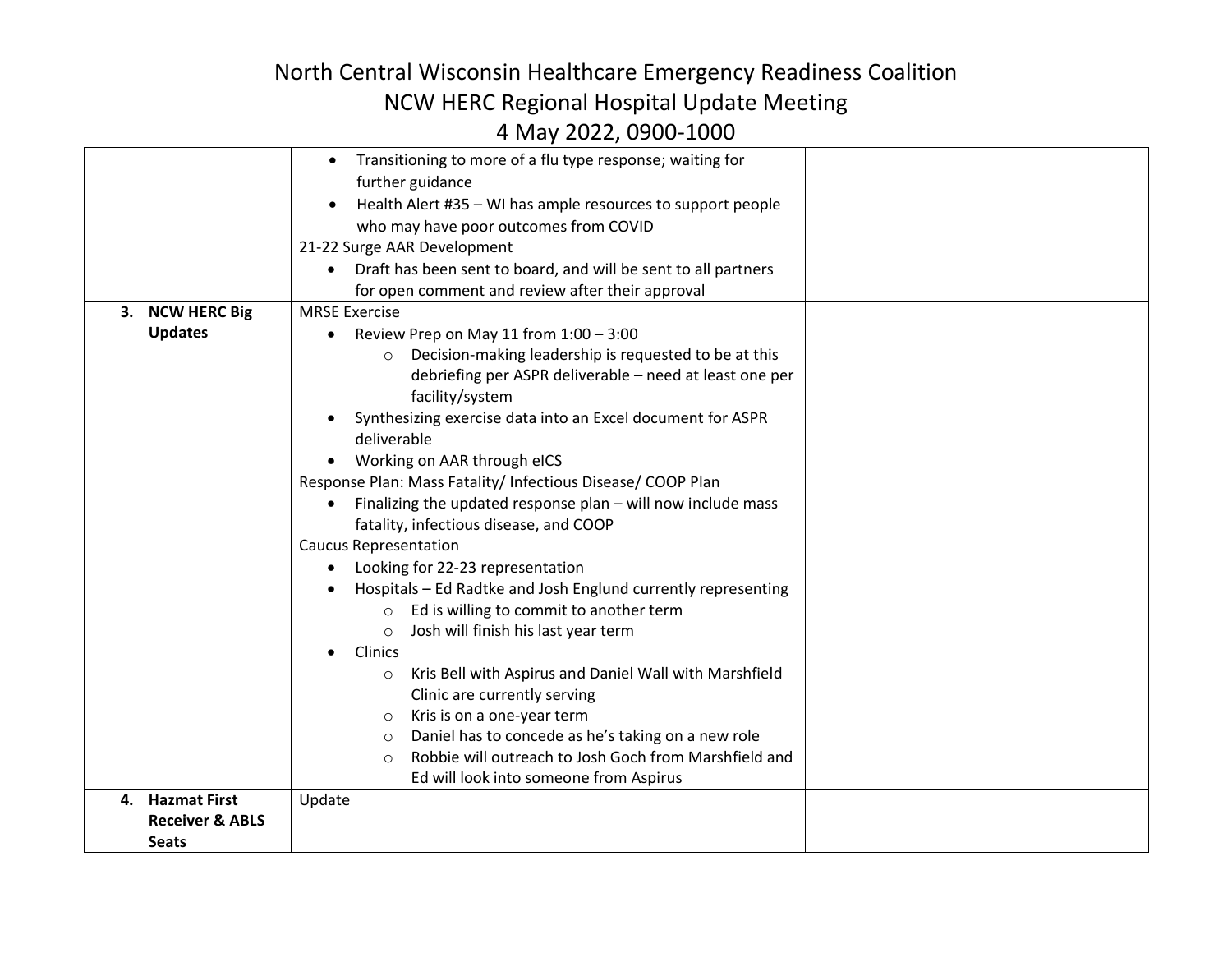|    |                          | Hazmat Receiver Course - up and running; individuals trickling<br>$\bullet$ |  |
|----|--------------------------|-----------------------------------------------------------------------------|--|
|    |                          | in                                                                          |  |
|    |                          | Will need a new point of contact for Marshfield as<br>$\circ$               |  |
|    |                          | Daniel is moving into another role                                          |  |
|    |                          | 125 seats available<br>$\bigcirc$                                           |  |
|    |                          | ABLS<br>$\bullet$                                                           |  |
|    |                          | Received additional allocation<br>$\circ$                                   |  |
|    |                          | Having some issues due to a system update on their<br>$\circ$               |  |
|    |                          | end; working through it and Robbie has provided                             |  |
|    |                          | points of contacts for tech support                                         |  |
|    |                          |                                                                             |  |
|    | 5. Interoperable         | EMResource<br>$\bullet$                                                     |  |
|    | <b>Communications</b>    | See a need for continuing education on EMResource<br>$\circ$                |  |
|    | <b>Systems</b>           | Katherine continues to update training resources<br>٠                       |  |
|    |                          | for training and responding to events:                                      |  |
|    |                          | https://www.dhs.wisconsin.gov/preparedness/syst                             |  |
|    |                          | ems/emresource.htm                                                          |  |
|    |                          | HHS data set required for COVID will not being going away;<br>$\circ$       |  |
|    |                          | not sure what it will look like, but will become a new                      |  |
|    |                          | standard                                                                    |  |
|    |                          | Katherine and Robbie provided EMResource refresher<br>$\circ$               |  |
|    |                          | Drill results<br>$\circ$                                                    |  |
|    |                          | Mutual needs<br>$\Omega$                                                    |  |
|    |                          | When things are hidden, the daily users often                               |  |
|    |                          | forget to enter                                                             |  |
|    |                          | <b>WISCOM</b><br>$\bullet$                                                  |  |
| 6. | <b>Tools, Resources,</b> | <b>Discussion</b>                                                           |  |
|    | and General              |                                                                             |  |
|    | <b>Discussion</b>        |                                                                             |  |